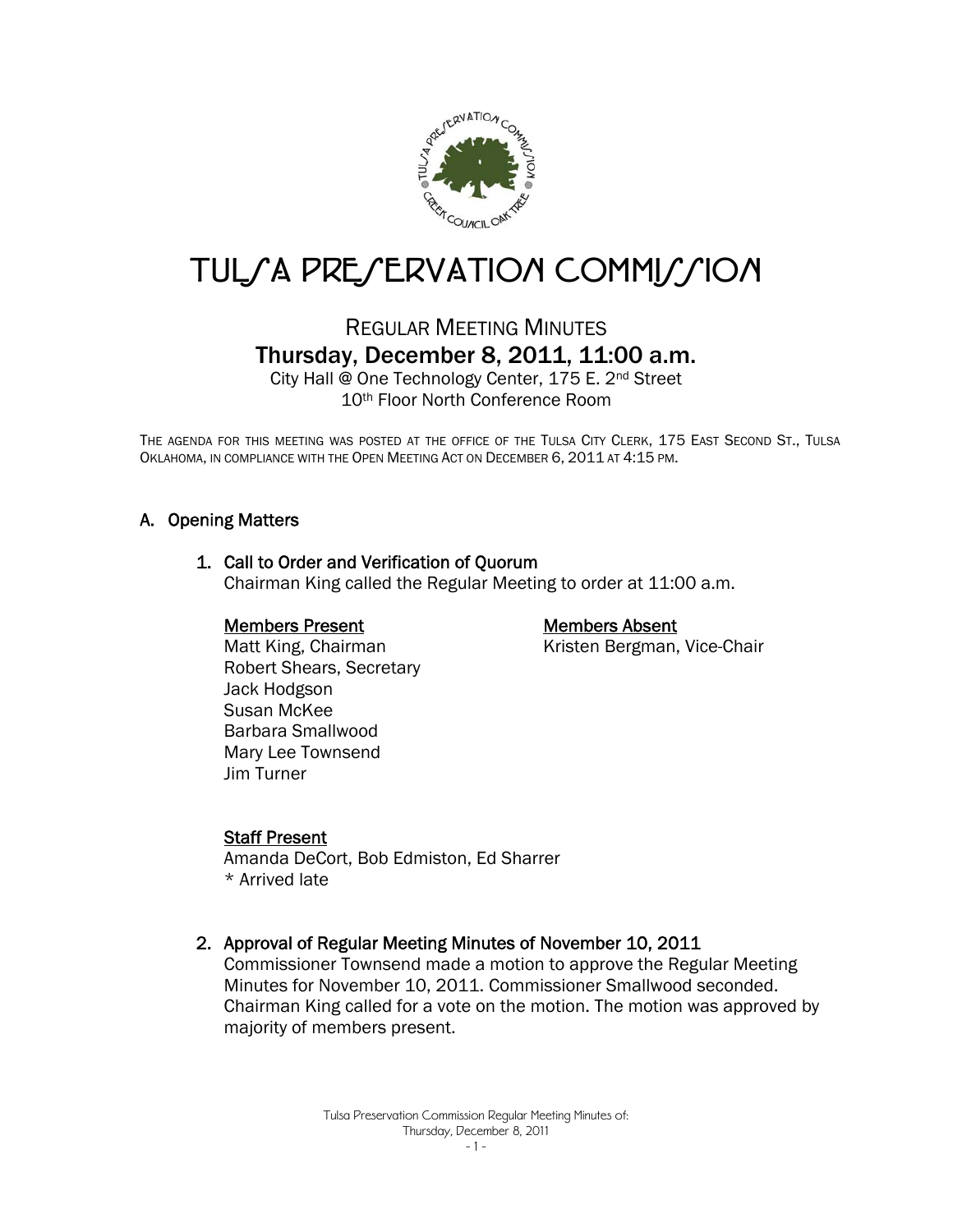1. Hodgson 2. Shears

- 3. Smallwood
- 4. Townsend

Abstaining 1. King 2. McKee 3. Turner

Not Present None

Not Present

None

- -
- 3. Disclosure of Conflicts of Interest

Opposed None

No one reported a conflict of interest with the proposals on the agenda.

#### B. Actionable Items

1. COA-11-046 /  $1132 E. 18<sup>th</sup> Street$  (North Maple Ridge) Applicants: J.B. & Jennifer Kauffman *COA Subcommittee Review Date: December 1, 2011*  Request: Construct 7' x 12' one-story addition on west elevation of house according to plans submitted.

Mr. Sharrer presented the Kauffmans' Certificate of Appropriateness application to the Commission and read the applicable guidelines for this district. Mr. Kauffman was present to answer questions.

Commissioner Shears read the COA Subcommittee Report. The Subcommittee found the application to be complete and recommended approval. Commissioner Shears made a motion to approve the application with no conditions. Commissioner Townsend seconded the motion. Chairman King asked for a vote on the motion.

> Abstaining None

#### Vote: 1132 E. 18th Street In Favor

| ιιι ravor  |
|------------|
| 1. Hodgson |

- 2. King
- 3. McKee
- 4. Shears
- 5. Smallwood
- 6. Townsend
- 7. Turner

The motion was Approved Unanimously by members present and voting. North Maple Ridge Guidelines cited: B1.0.1 – B1.0.3, B1.2.1, B1.2.2

**Opposed** None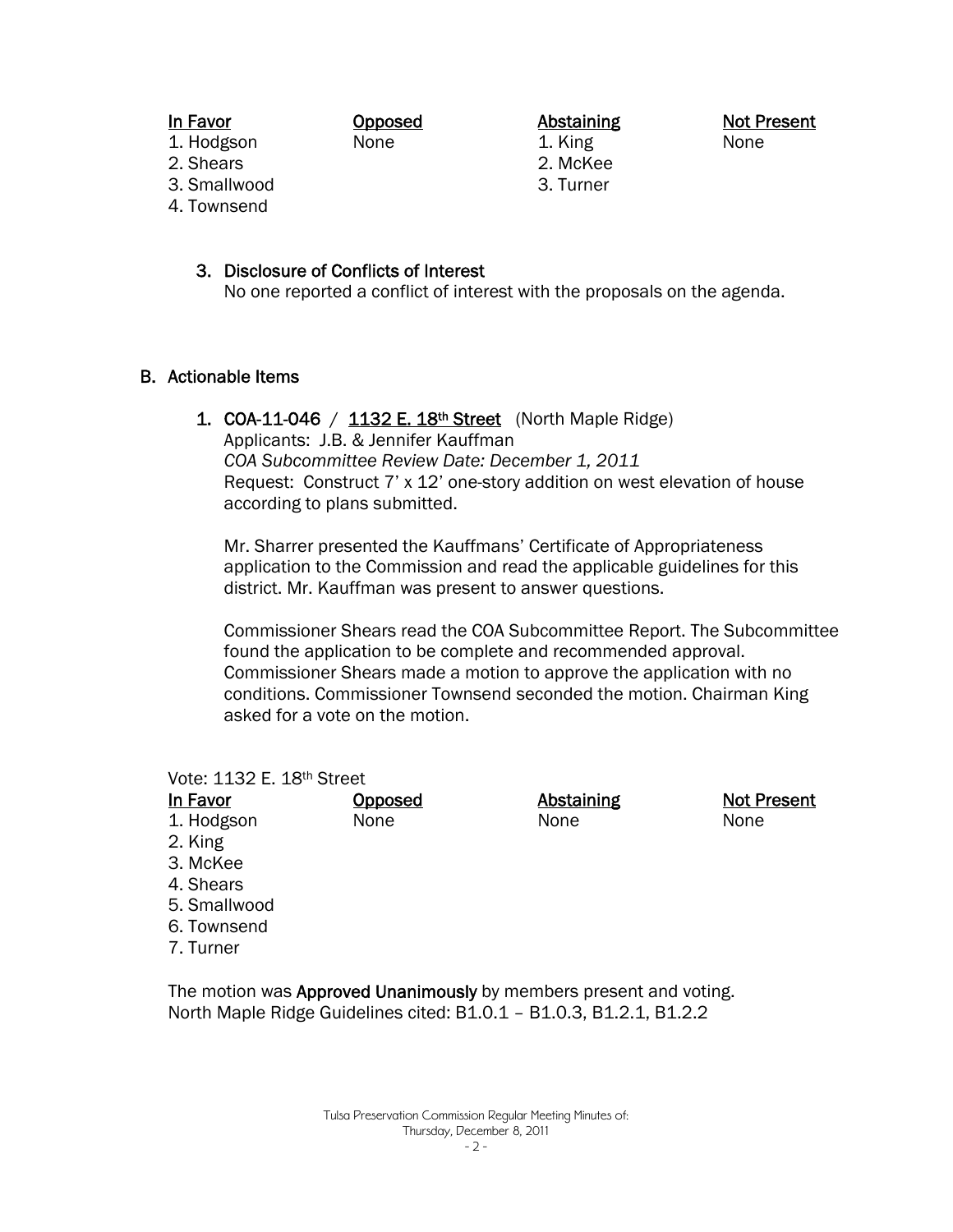#### 2. Election of Officers for 2012

Chairman King reported that the Nomination Committee has nominated Robert Shears for the office of Vice-Chairman and Susan McKee for the office of Secretary for 2012.

Commissioner Smallwood made a motion to accept the committee's nominations and elect the nominees to their respective offices. Commissioner Turner seconded the motion. Chairman King asked for a vote on the motion.

Vote: Election of Officers for 2012

| In Favor   | <b>Opposed</b> | <b>Abstaining</b> | <b>Not Present</b> |
|------------|----------------|-------------------|--------------------|
| 1. Hodgson | None           | None              | None               |
| 2. King    |                |                   |                    |
| $2$ Malson |                |                   |                    |

- 3. McKee
- 4. Shears
- 5. Smallwood
- 6. Townsend
- 7. Turner

The motion was **Approved Unanimously** by members present and voting.

#### C. Reports

#### 1. Staff Report

Ms. DeCort reported that the Certified Local Government (CLG) contract with the new 2011-2012 fiscal year budget has been approved. In addition, the Ambassador Hotel preservation easement has been approved by the Mayor and will be reviewed by the City Council this evening for final approval. Ms. DeCort also reported that Requests for Proposals for Sunset Park and Reservoir Hill have been sent out to qualified consultants.

Ms. DeCort led a discussion to select a date for the TPC Annual Retreat. The Commission agreed to schedule the retreat for Saturday, January 21, 2012, from 9:00am to noon, at the Cyntergy offices, 320 South Boston, 12th floor.

Commissioner Townsend asked the Commission to think about potential changes to the Rules and Regulations as a topic of discussion for the retreat. Chairman King suggested the Commission discuss neighborhood outreach to potential historic districts at the retreat.